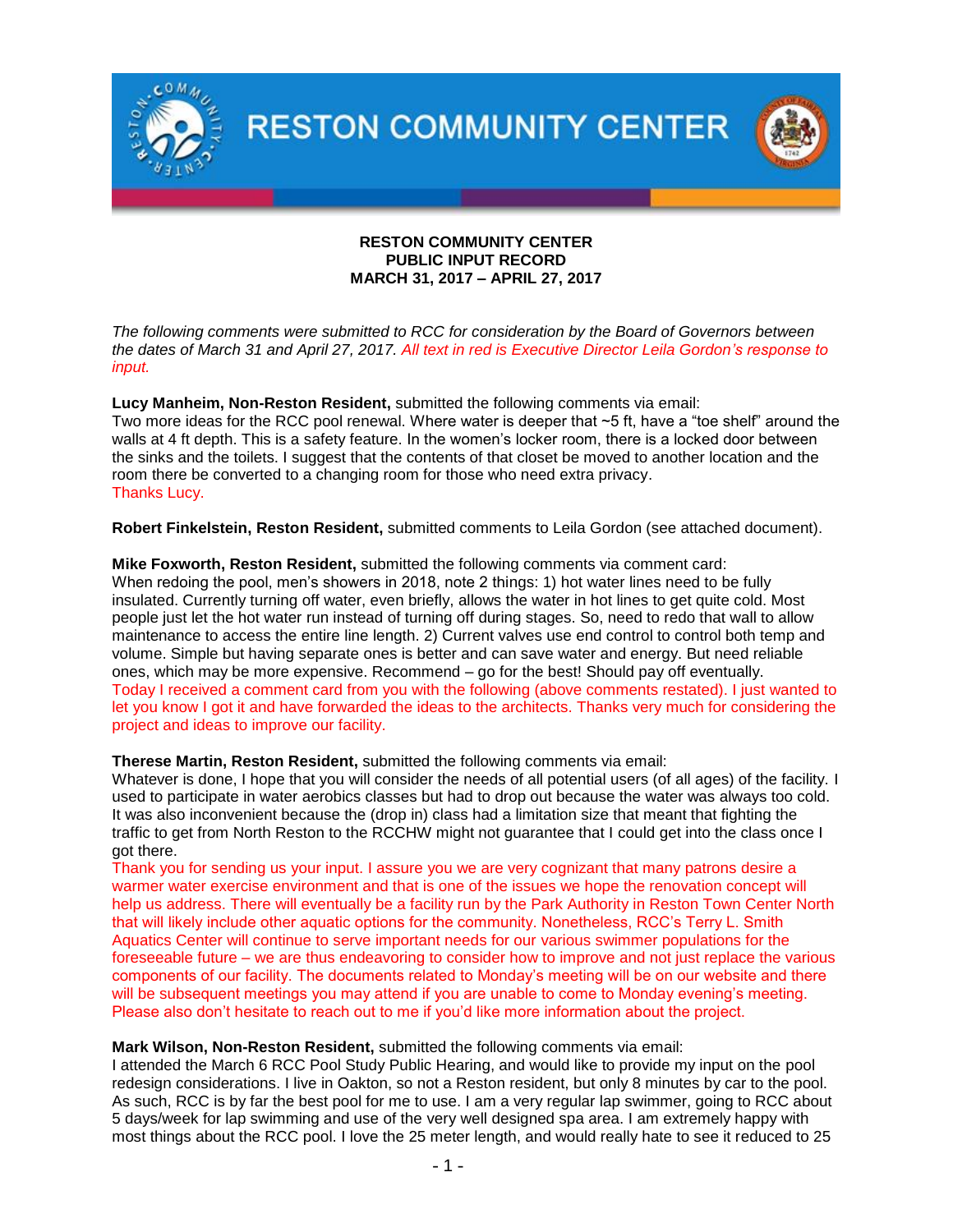yards. I love the spa. The pool is well used, but not so overcrowded that it is overly difficult to find a lane to use. I also am very happy with the temperature of the pool.My conclusion therefore is I would like to see very little change in the design. From talking with other very regular users, it is my impression that the vast majority of them also favor minimal changes. I think there is a danger that the current redesign concepts are aiming at trying to partially satisfy too many different pool user wishes/possible types of users, and if that direction continues, the redesign may alienate its most ardent, frequent and happy users that love the unique aspects of our pool — the 25 meter size, the conduciveness to lap swimming under pleasant conditions, great spa, comfortable temperature, and friendly and communicative people. I hope we don't spoil a good thing! I realize I'm just one voice in the wind, but I wanted to register my strongly held views. It would be great if you could do a bit more testing to see how common my view might be among other regular users. Feel free to contact me at below address or email, should you have any questions.

Thank you for sharing your thoughts with us regarding a possible renovation of our Terry L. Smith Aquatics Center. While I can appreciate that for many patrons, the idea of closing our facility for an extended period of time and the scope of changes we anticipate are not ideal, it is also true that we have heard many comments through the years that have prompted us to consider the opportunity before us to substantially improve our aquatics venue. We are also hearing from people who are enthused about the opportunity to achieve substantial improvements in their aquatics home. It is not entirely the case that people are universally enamored of the 25-meter versus 25-yard pool length. For the three non-profit swim team groups using our facility regularly, the 25-meter length is not ideal. Given that the difference contemplated is along the order of about 7 feet, it seems to us that capturing that length of water to do more family oriented water features is a good way to expand our programming potential. All our data and input point to more and more older people wanting a warm-water exercise option; and it's also true that the swimmers who use the pool for fitness or competition want the water to be cooler. It has never ceased to amaze me that the difference of just two degrees can make a difference between a happy swimmer and a very unhappy one, but I do know after hearing people discuss water temperature now for 9 years, it does. I assure you that our pool experience will continue to offer lap swimming – it will be at a slightly lower temperature – that is leisurely and enjoyable. The new body of water for exercise and lessons will enable us to provide a water temperature that is warmer by 3 degrees or so. People will be able to warm up (literally) and if they desire a more strenuous exercise routine, transfer to the cooler water to obtain that. Then they can still unwind in the spa as they have always. What's important to us is having a body of water to fit the needs of people who increasingly need warmer water for therapeutic exercise as well as families who want warmer water for their little ones. We have not pursued this effort divorced from either our data, or our patrons, or our constraints. We hope we will be looking at a rejuvenated and substantially more pleasant aquatics environment when we are finished. We will look forward to welcoming back all our regular swimmers and those for whom our current configuration doesn't provide the type of swimming experience that they are seeking. Thanks again for sharing your ideas and your enthusiasm for our facility. I promise we are doing everything we can to avoid disappointing our loyal patrons.

Thank you for your very thoughtful response. I'm impressed that you took the time to do that. I can better appreciate your thinking now, even if I personally would much prefer something closer to the status quo layout (at least for the lap swimming pool) and especially the 25 meter length. For what it's worth, I'm quite happy with the pool temperature now, but could pretty easily live with 1 or 2 degrees cooler, or maybe 2-3 degrees warmer. However, I have used the 2 indoor pools at Lifetime Fitness Center in Reston, one of which is warmer and for mixed family use and lap swimming, and I found the warmer one very uncomfortable to swim laps in. I would guess it might be at least 4 degrees warmer than ours. The other thing I wonder about is the cost/financing for the more major redesign under consideration, which I would guess is several \$ million more expensive than leaving the layout more or less as is, but with the necessary repairs. Is that likely to lead to significantly higher user fees (over and above increases in line with inflation) down the road? Or are you anticipating that the payback for the investment will come from a greater number of users? Or just not known at this point? In any case, thanks again for expressing your thoughts.

I am always happy to engage with our patrons – particularly on a topic of such importance to us and them. Regarding the water temperatures, I am sure there will be some experimentation involved in determining the exact right set points for both bodies of water we contemplate. I doubt we will go more than 1-2 degrees cooler in the lap pool; the warm water pool will likely go a 1-2 degrees warmer than our current set point. And yes, it's still amazing to me what a difference just those 1 or 2 degrees make to people! In terms of cost, the outside envelope estimating we are looking at presently assumes that simple capital maintenance would run about \$1.2M against a possible total cost of \$5.5M for the more robust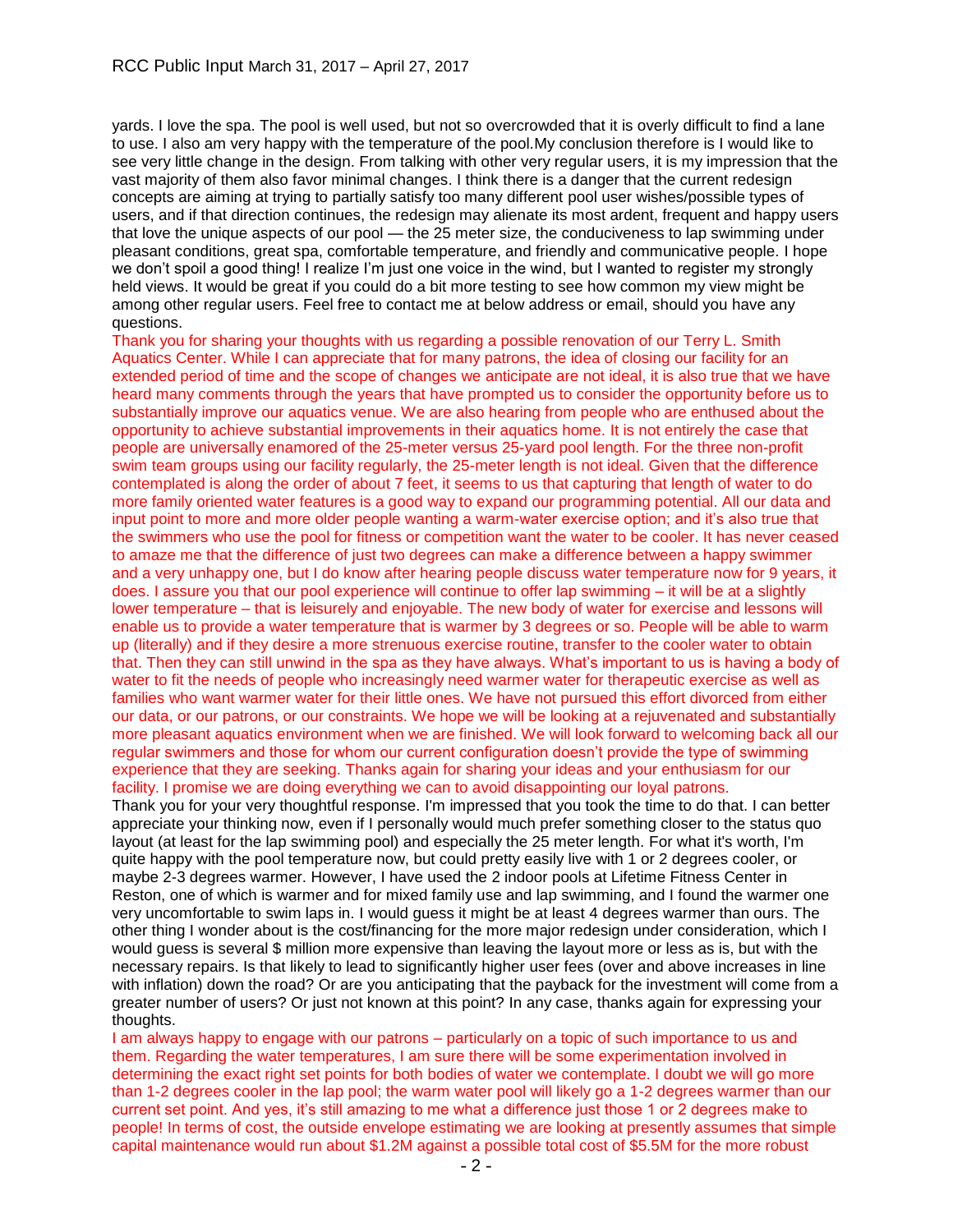renovation project (if it costs every penny involved in contingencies). So, it might be a difference of about \$4.3M. We would not look to recover that cost difference in fees. It's never been the practice of RCC's Boards to try to recover capital improvement costs; they view these efforts as a responsibility to the community to maintain the highest quality facilities feasible within our resources. We will however continue to adjust fees as we have been doing to be benchmarked to Park Authority fees for County residents in the various age cohorts with a further discount for Reston patrons applied because of their payment of the special tax that supports RCC. I don't anticipate that such increases will be onerous.

# **Gloria Michau, Reston Resident,** submitted the following comments via email:

I appreciated getting the information handed out at last night's meeting concerning the new proposed pools. I totally understand the need to meet the needs of other community members in the warmer therapy pool. However, I do have the following questions:

- 1) Where will the current Advanced Arthritis, Fibromyalgia and MS classes be taking place in the new configuration of the pool?
- 2) Where will the drop in classes that currently do deep water therapy meet in the new pool configuration?

I would very much appreciate your answers to these two questions as they will definitely impact my quality of life in the future as well as that of many other users of the pool. I very much applaud the idea of putting in a private changing area in the women's locker room in what is now a closet in lieu of the two private changing areas that will be lost to the new family changing area. Thank you for preserving this important feature of the locker room.

Thank you very much for following this discussion so closely and constructively. At present, I anticipate that the answers to your questions are not going to be precise as there are many things about the programming future the two new pools can address but that will require more details to be able to flesh out with specificity. Generally, I can imagine these conditions/options:

- 1. That class (I believe that is the one taken by Lynn?) could take place in either pool; I know that for you, the depth of the pool is critical to its benefit and when we have more information about the bottom surface and how it will descend, it will be easier to determine the size of the class that can be accommodated there.
- 2. Deep water drop-in classes also could occur in either pool again, it will depend on balancing programs across both environments to be able to offer balance in the programming – the configuration of the deep end of the lap pool certainly lends itself to deep water exercise – for those who want warmer water, as in the answer to (1) we will have to see how the bottom configures to figure out how many people at a time are an optimum size of the class.

As was noted last night – there are many interim steps to take in the coming months to get to a final understanding of the specifics and/or constraints of the depths, size, ramps and so forth. Key to us will be obtaining a solution that continues to offer space for lap swimming, exercise and team practice while greatly improving the attractiveness of having a more comfortable water temperature (or more suitable water temperature) and new features to attract family and recreational swimmers for whom there is truly nothing extraordinary or compelling about the current pool. One question I have for you was posed by someone to me last night – they wondered if some of the offset of cooler water could be achieved in the lap/fitness pool by wearing swim shirts or suits with greater insulation for those who want a vigorous workout/lap swimming but in warmer water. I didn't have a good answer for that; perhaps you do? Thanks again, Gloria, and I assure you we will keep people posted about our progress toward more specific information about design. Thanks for chatting with me on the phone about the Board of Governors exploration of a renovation project for our Terry L. Smith Aquatics Center. I am attaching a copy of the motion the Finance Committee members in attendance passed unanimously (one member was absent) and the handout from the meeting that contains the Hughes Group Architects presentation material. The concept plan we are currently exploring is included. The cost estimate in the handout doesn't include the added 20-25% cost for architecture/engineering, permitting, construction management. As I said, the action by the Finance Committee – and presumably the full Board on May 1 – represents the "end of the beginning/beginning of the middle" of this process. I also assured the community at our meeting on Monday night that the Board's consideration of design issues and strategies to accommodate patrons will continue and those will be handled in the regular public business of the Board through the coming months. Please don't hesitate to let me know if you want clarification of any of the attached materials or our conversation.

Many thanks for your in-depth response to my questions even if they are "iffy." As for warmer wear for the pool, I do indeed already wear a neoprene jacket (think wet suit material) for exercising, as do a number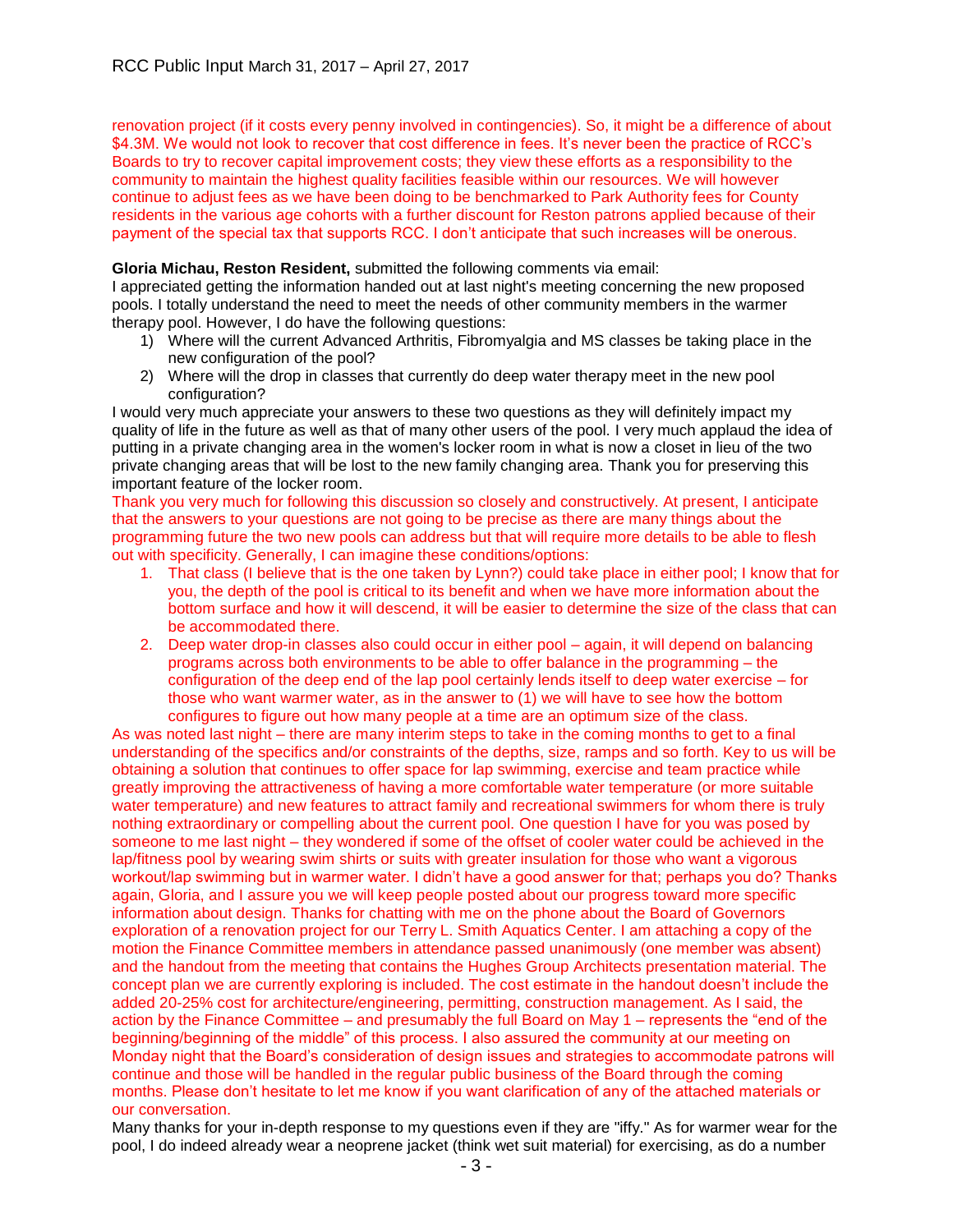of my fellow classmates. It helps warm the upper body, shoulders mostly, but does nothing for knees, hips and neck. So that's where the warmer water makes the difference for us arthritic folks. I cannot use a full length wet suit, as they are very heavy when saturated with water and the centrifuge can't remove water from that large a garment. So, the answer is, the warmer water is still needed. Again, many thanks for your complete and speedy response.

#### **Fallon Forbush of Connection Newspapers** spoke with Leila Gordon via phone.

(Leila response) Thanks for chatting with me on the phone about the Board of Governors exploration of a renovation project for our Terry L. Smith Aquatics Center. I am attaching a copy of the motion the Finance Committee members in attendance passed unanimously (one member was absent) and the handout from the meeting that contains the Hughes Group Architects presentation material. The concept plan we are currently exploring is included. The cost estimate in the handout doesn't include the added 20-25% cost for architecture/engineering, permitting, construction management. As I said, the action by the Finance Committee – and presumably the full Board on May 1 – represents the "end of the beginning/beginning of the middle" of this process. I also assured the community at our meeting on Monday night that the Board's consideration of design issues and strategies to accommodate patrons will continue and those will be handled in the regular public business of the Board through the coming months. Please don't hesitate to let me know if you want clarification of any of the attached materials or our conversation.

**Clark Rumrill, Reston Resident,** submitted comments to Leila Gordon (see attached document): (Leila response) I am sorry I missed chatting with you this morning – I was immersed in detailed work in my office. I have read the attached and wish to respond to the assertions you make. At the outset, I reiterate that we greatly appreciate your perspective and involvement in attending and participating in our community meetings to date on this topic. I also appreciate that you are engaged with other swimmers when you swim here; some have shared with me that they agree with your perspective and others have shared that they disagree with it. Regarding your attached input:

- 1. The figures you cite for current utilization are roughly accurate in the sense that, at present, the majority of our water users are older than 55. I think it is "too much of a stretch" however to assume that all those swimmers except the Master Swim team swimmers in that age cohort prefer the current water temperature and configuration. Perhaps you base your assertion on the expressed preferences of your swimming companions and the surveys done by our current water exercise participants; however neither research approach satisfies impartiality criteria nor do they encompass a test of all RCC swimmers or – crucially – the preferences of swimmers who are not swimming here because the water is too warm or the pool configuration unsuitable. We heard from some of those people in our meeting in February and subsequently in writing. Further, the research conducted by us in exploring the possible partnership with the Park Authority three years ago confirms that many Reston swimmers would prefer temperature and feature options we don't currently offer.
- 2. As I have noted in each of our meetings, the goals we are pursuing by seeking two separate bodies of water with different temperature set points are these:
	- $\circ$  to allow for far broader appeal to different groups of swimmers. Those preferring cooler water temperatures include:
		- All three Reston swim teams: Masters, South Lakes High School and Reston Swim Team Association.
		- Fitness swimmers who pursue aerobic exercise of a strenuous nature (and typically, those are not swimmers – of any age cohort – who overlap with your swimming hours).
	- o to serve people who prefer warmer water for therapy, exercise, lessons and leisure use of the pool. Those include:
		- Parents/toddlers/babies taking their first learn-to-swim curriculum and/or enjoying a social swimming experience.
		- Therapeutic exercise programming that we are not currently offering that could more effectively be programmed in a warmer water environment by new instructors with that expertise.
		- Current water exercise programs that are taught to class sizes of 12 participants in the current pool that might be modified for smaller class sizes to achieve the right balance between the space and the curriculum.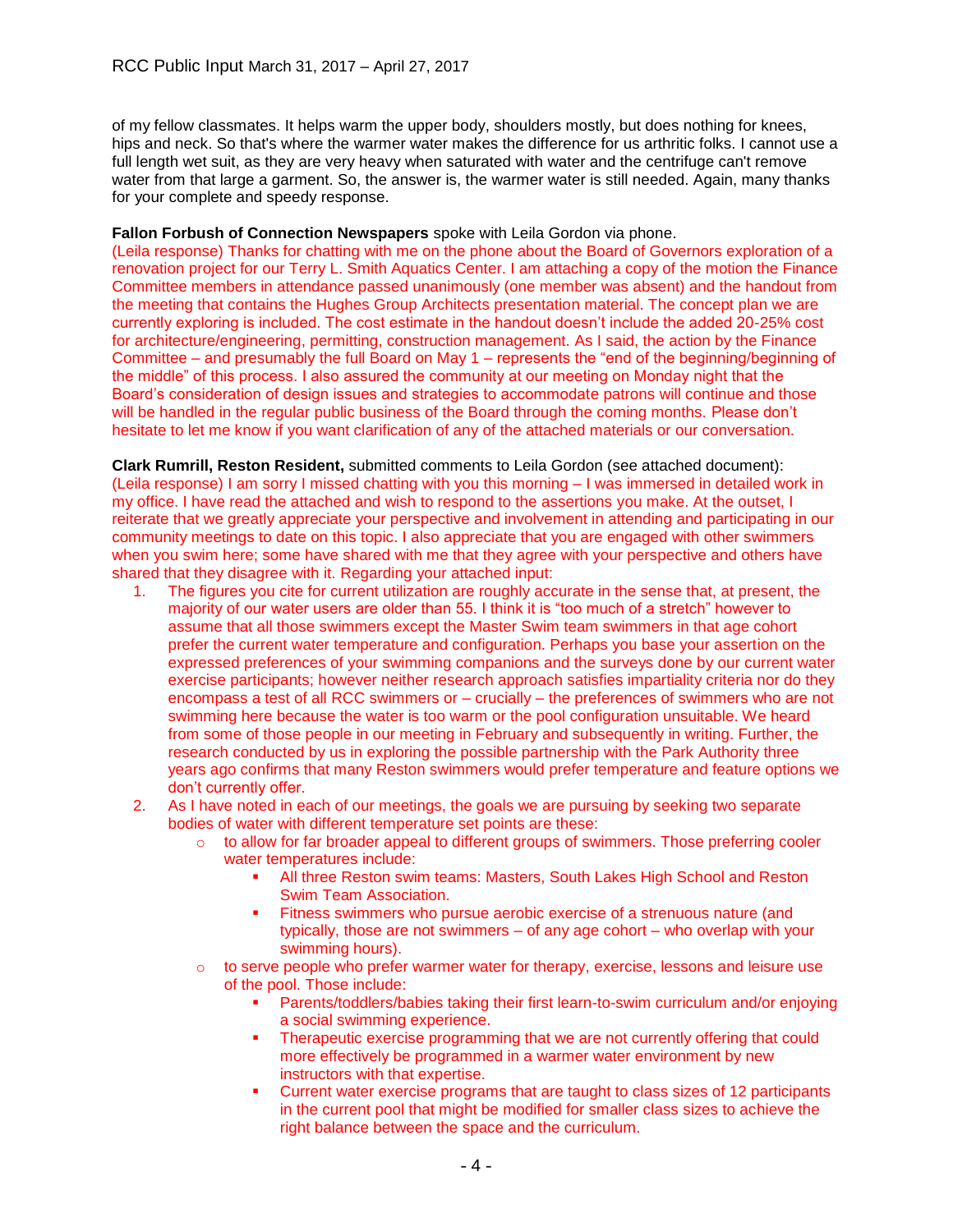- 3. You note that the renovation project will require (estimated) nine months of construction as opposed to the (estimated) four months for repair/replacement requirements. There is no escaping that fundamental fact and the degree of inconvenience and discomfort it may create. However, we have had experience with closing the entire facility (in 2008) for a six month period; and each year, especially as the maintenance issues have become more challenging, we close the facility for nearly or a month. Whenever we have closed for an extended period of time, we arrange accommodations for RCC swimmers at the Y and Reston Association members have access to the outdoor pools in our community. We will explore other options if they appear to offer ways to give our swimmers more support without an unsupportable budget impact.
- 4. You are correct that our lifeguarding requirements will change. We will be sure to incorporate that consideration in our planning as well as our pricing of offerings we will be able to provide with expanded capabilities.
- 5. Regarding the issues of how the pool is programmed, for whom, at what times it remains part of our work ahead to envision ways to schedule use of the water that will incorporate new swimmer groups and individuals as well as the current users. As I pointed out on Monday evening to you, your position and the conversations you've had with like-minded patrons are a part of the overall set of considerations for us. That said, you are excluding key groups of swimmers whose needs aren't being met – their numbers extend significantly beyond just those of the one swim team you cite. Furthermore, Clark, it is not a function of our mission to simply provide options to the community preferred at any given moment in time by a majority of patrons. Our mission is to serve our entire community as broadly and equitably as feasible. Our current water environments don't support disabled swimmers adequately. Swimmers who want to train for competition – not just the Masters – are not able to do that. Those who want a rigorous lap swimming experience are frustrated. Families who want a more relaxing and entertaining environment for their social swimming are unimpressed by our current pool. As we look to the future, we will be engaging with those groups to gain a good understanding of their water and recreation preferences and include those considerations in our program and operations planning. One could reasonably turn your question regarding equity around, Clark, and ask, "is it fair to ask the public to accept the

limitations of their community center pool simply because the current users are content with it?" So, from my perspective and that of the Board, it is not the case that "we have a solution in search of a problem here." We have a process that considers all the perspectives of current and future users, the frustrations of current and future users, and in considering those, is seeking the right solution given the resources we have and the needs we may be able to address, for a long-term productive future in the Terry L. Smith Aquatics Center. I look forward to your continuing involvement in our efforts and also to your future enjoyment of the end result.

#### **Sally Beth Fellers, Reston Resident,** submitted the following comments via email:

It was dismaying to see that the architects of the latest therapy pool design still do not appear to have heard any of the concerns of the deep water aerobics attendees. The depth is still only 5', not 5-1/2' which is the minimum depth suitable, and it appears that there will be room for only about 6 people in the "deep" end. It seems as though the exercise needs of the 55+ age group, at least those of us who need deep water, are simply taking a back seat to the needs of kids and physical therapy needs. Perhaps we're such a small percentage of pool users that it will not have much of an impact on RCC if we end up having to find an alternative location. However, it would certainly have a big impact on us. We love RCC and its location and would certainly prefer staying there. I urge you all to reconsider the design and address at least some of our concerns.

I assure you that the architects have heard your concerns loud and clear. It's impossible to go farther on the depth issue at this point - more work of a more specific architectural/engineering type is needed than our current Hughes contract permits. They understand that your class is 12 people large and that you all want a depth greater than five feet. But until we are in the actual design phase, we won't know what is feasible given how a host of soil conditions, ADA requirements, and other existing or pending applicable conditions will interact with our goals. Please don't take the fact that the concept drawing didn't change at all as any indication of anything except what it is - our current "concept". And it reflects the input and feedback they got from February and March meetings; they also had to use a concept to arrive at a rough order of magnitude on cost where the elements involved were relatively straightforward in terms of understanding how that would translate into construction pricing. We want to serve your needs, the needs of those presently using the pool in a variety of other ways, and the needs of people who don't like the existing pool configuration or conditions. We will strive mightily to serve as large a cross-section of all of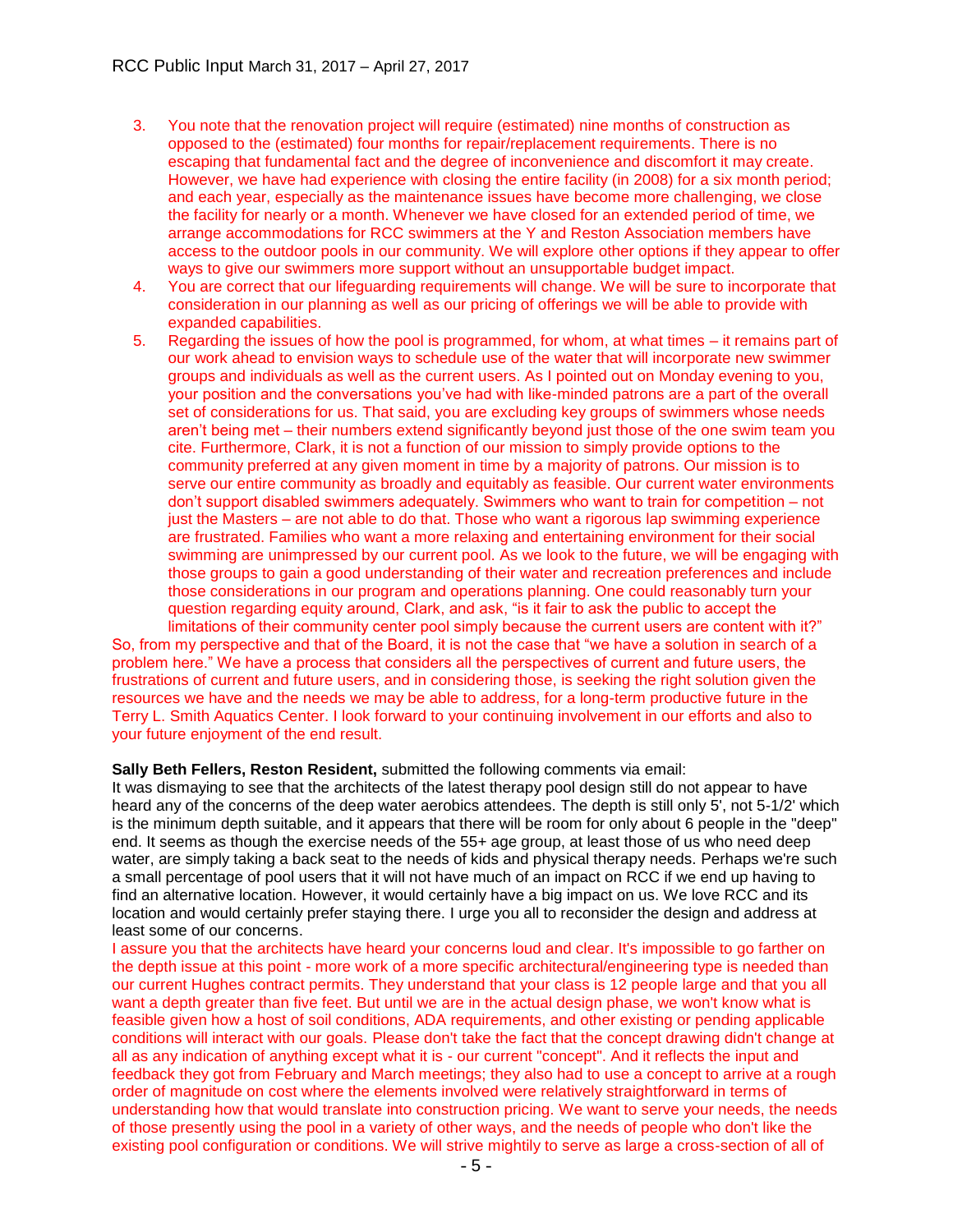those patrons as we can. Please don't get upset preemptively or think that your concerns and those of others who have been participating have not been heard or addressed. They continue to figure in our planning issues.

Thanks so much, Leila, for such a comprehensive answer. Now I understand completely what is happening and why. I'm not upset as much as concerned, and I absolutely recognize the wide range of users that the pool serves. This has to be a difficult and complex problem to solve with hundreds of voices giving input. You are most patient!

You're completely welcome; I know how important this pool is to all of you!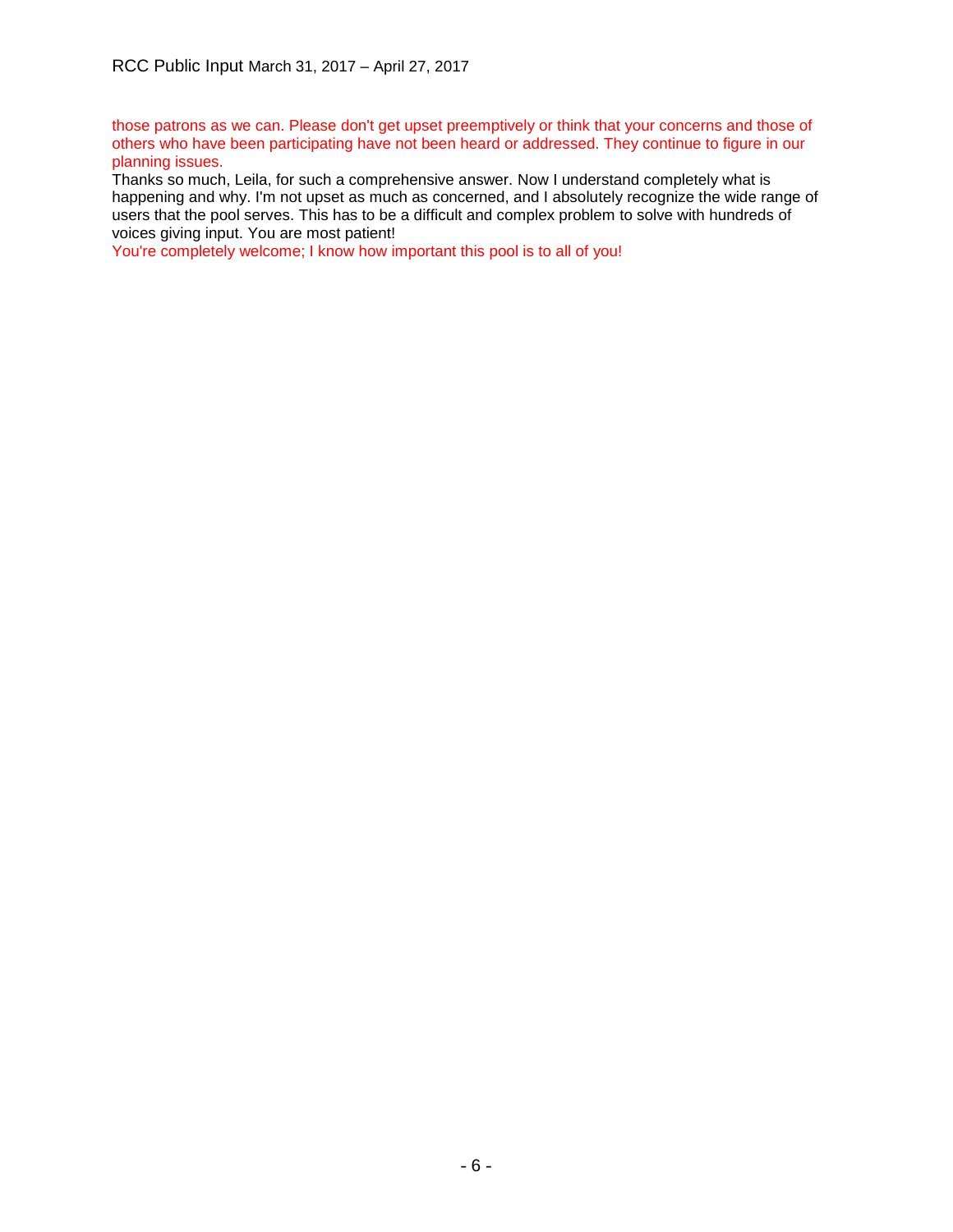My name is Robert Finkelstein

I have lived in Reston since 1970.

I am here to urge RCC not to further increase the rental fees of the Wednesday night bridge game.

The Wednesday night bridge game is an ACBL - American Contract Bridge League - sectioned game, offering master points to winners.

Ron Krai, who is a Reston resident, is the president of the Northern Virginia Bridge Association. Candy Kuschner is too modest to tell you that she has been honored a few years ago as the best tournament director, **singular,** in North American by the ACBL. This game adds prestige to Reston and RCC.

I have been playing bridge at the RCC Wednesday night game for 25 years. It is important to note the quality of bridge players at this game is high. I can win at many bridge games in Northern Virginia against a weak field, but I find no challenge or enjoyment. My bridge game has significantly improved by playing against better players. For those not as competitive, there is also a game for non-life masters. I have made numerous new friends playing bridge in this area.

Ten years ago there were a number of the bridge players at the Wednesday night game who did not live in Small Tax District 5.

The number of people playing bridge at the Wednesday evening game at RCC has decreased significantly; it has nothing to do with the efforts of Candy and Marshall; they run an excellent game. The attendance at most evening club games has decreased significantly, due to the aging population of bridge players. The national average age of bridge players has been advancing 11 months a year. Our bridge player population is getting older and less mobile. Many people who used to travel to Reston for the game will no longer drive at night. *And people who live in Reston cannot or do not want to travel distances in the evening to play elsewhere - including me.* <sup>I</sup> used to travel to McLean, Leesburg, Arlington, and Alexandria to play in the evening games. Now I don't. Almost all the players at the Wednesday night game are residents of Reston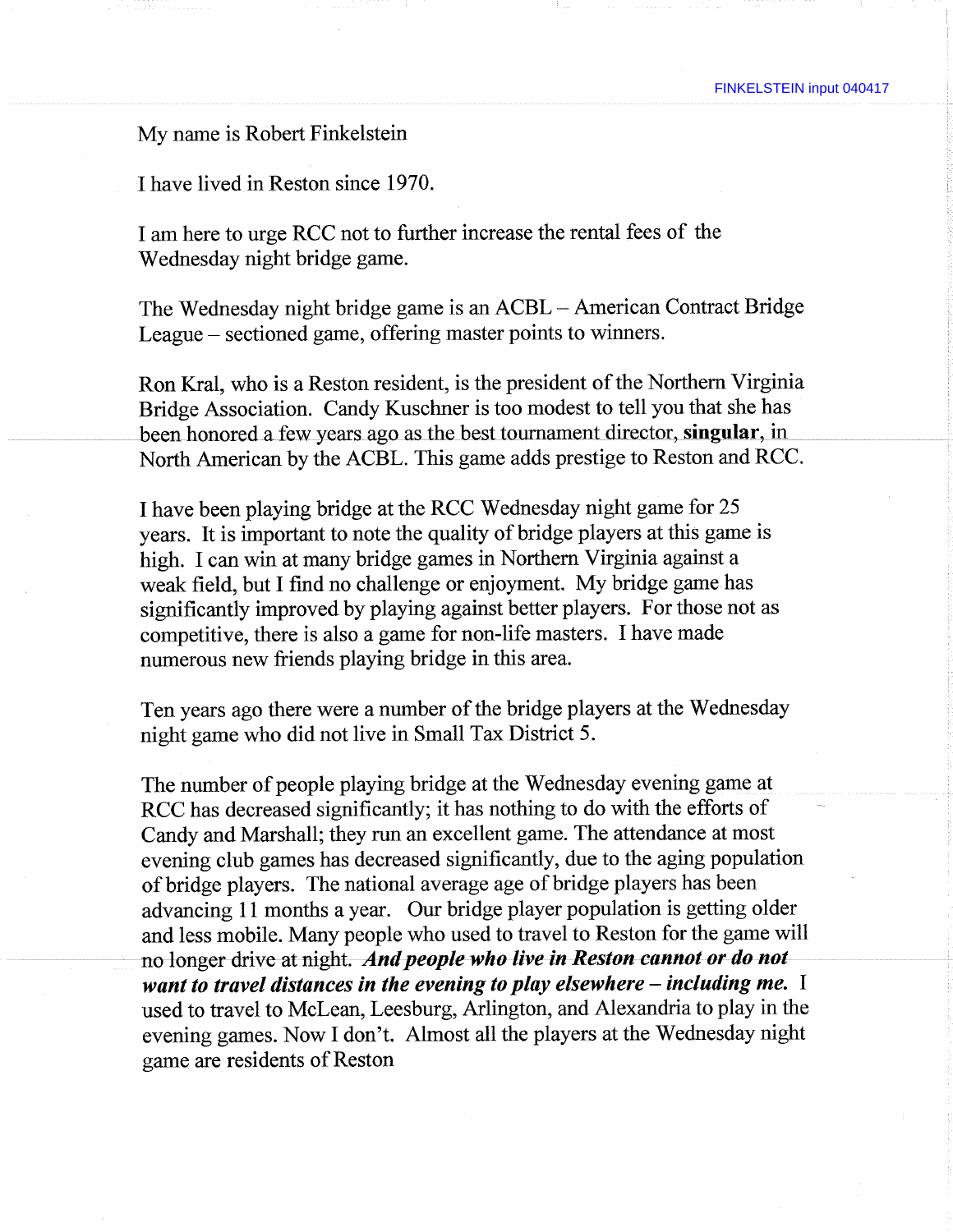For many people in Small Tax Distinct 5 this game it is their only contact with RCC. Personally, this game is one of the few activities in the evening that I can participate in.

The cost for the entry fee is competitively priced. Increasing the cost of entry fees will reduce the number of players, putting the game into a death spiral.

Having this game in Reston is important to the Reston Community and the taxpayers of Small Tax District 5. If the rent is increased again and the game can no longer make a modest profit - which is very likely - then this activity will cease and Reston will be poorer for not having it. This game clearly fits into the stated RCC mission of: "... [to] enhance the quality of life for all people living and working in Reston by providing a broad range of programs in arts, aquatics, enrichment, recreation and life-long learning; creating and sustaining community traditions ....." (Taken from the RCC *Mission statement.)*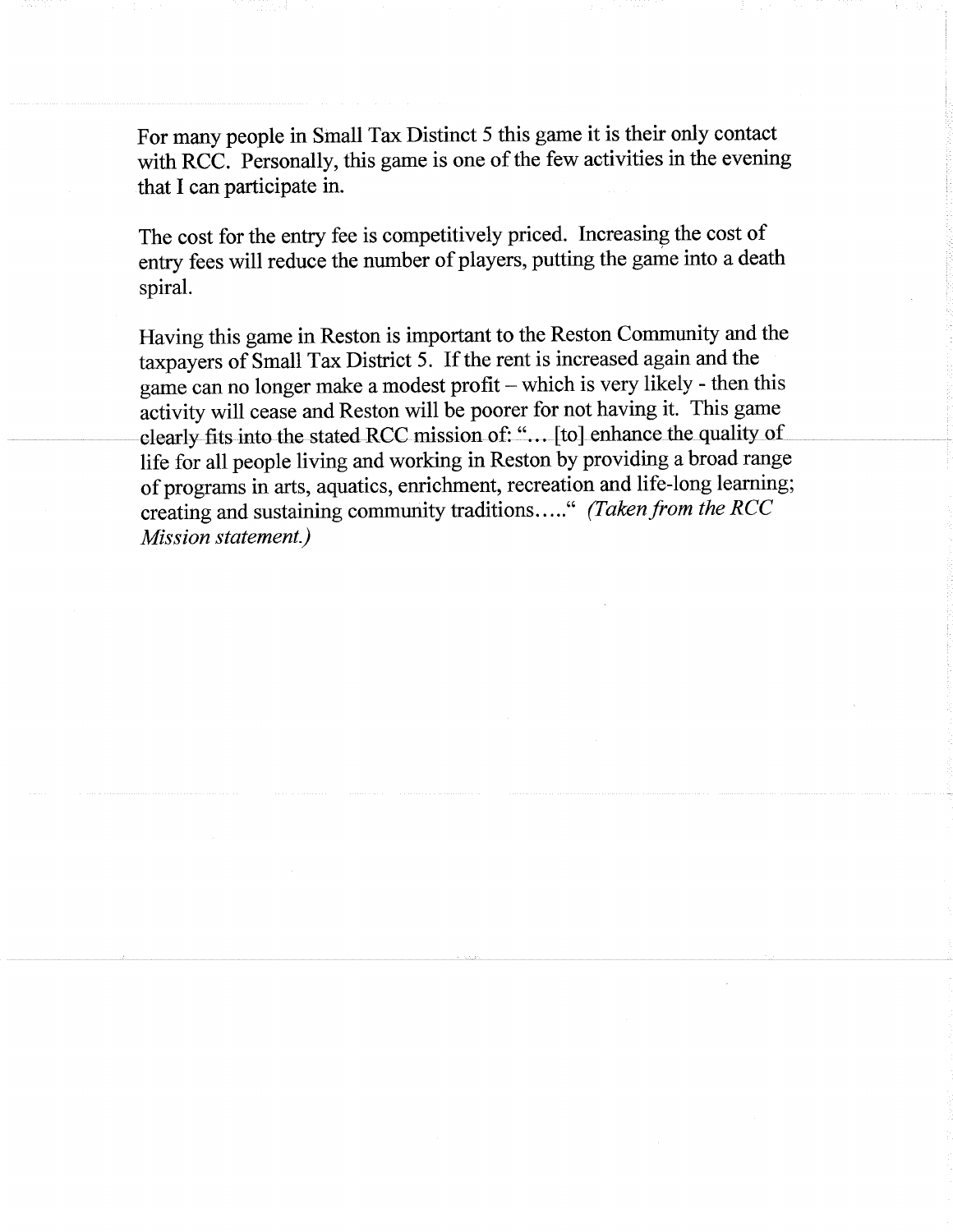## Dual Temperatures for the RCC Aquatic Center

Really?

A key to planning for the coming renovation of the RCC aquatic facility is the idea of two separate water temperatures: cooler for the main lap pool used by the masters' swimmers who train at RCC, and warmer water for a separate pool which would be used by both older and younger patrons. Before casting this into stone, it may be useful to examine whether this is a sensible idea.

The reason for two temperatures is said to be that the masters' swimmers who use the pool find the current temperature of the pool (84 degrees) to be uncomfortable for their long (over an hour) lap swims. In judging the seriousness of this problem we may note that long distance (and other) Olympic swimming events are performed in water up to 82 degrees. Currently, all Reston swimmers are swimming in water only two degrees above the Olympic standard. Interestingly, the proposed temperature capabilities of both pools overlap at 82 degrees, raising a question of the value of the change at all.

Impartial estimates are that daily attendance at the pool is about 200 swimmers, including some 35 master's patrons. And it may not be too much of a stretch to assume that really none of the some 165 regular swimmers favor colder water — even by as little as two degrees. These swimmers are composed of persons over 50 years of age, children, casual lap swimmers (who swim for less than an hour) and handicapped and therapy swimmers.

So, what are the costs of a two-temperature solution?

- 1) The geometric changes to the pool required by two separate temperature regimes will mean the aquatic facility will be closed for at least nine months for construction. Although some months may be mitigated by the availability of RA pools in the summer, for at least five months there will be no pool in Reston. This is much more than a matter of comfort for the therapy and handicapped swimmers.
- 2) The changes associated with two temperatures present problems to children's use of the pool. There is no longer room for the slide, a popular attraction, nor is there either space or water depth for the diving board.
- 3) Because two separate pools are required for two different temperatures, the lifeguard staff will have to be doubled, a substantial and continuing expense.
- 4) A five-month minimum loss of the pool for exercise is a serious and permanent physical loss to the pool's handicapped and therapy swimmers.